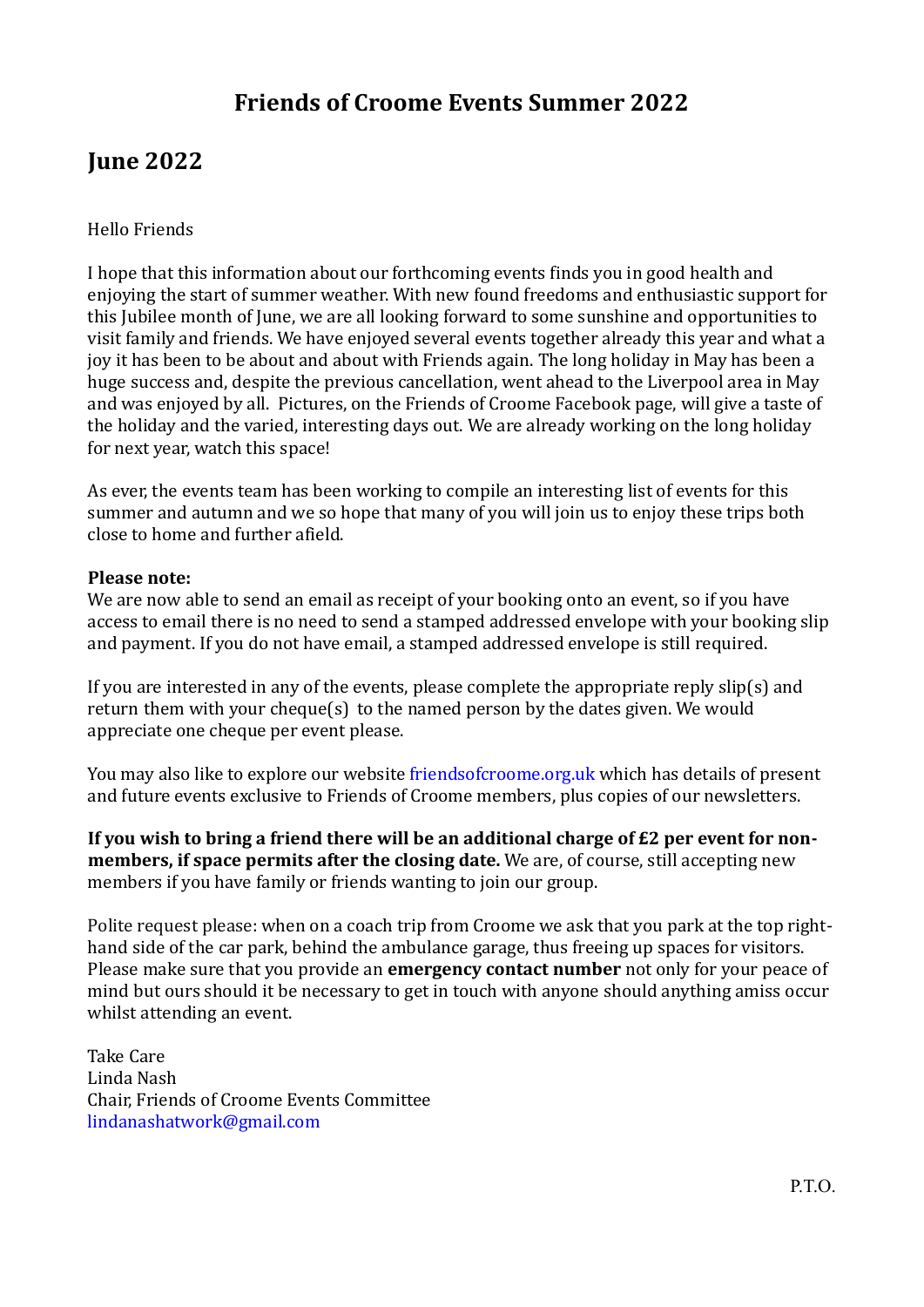### **A Message from our Membership Secretary:**

## **Many thanks to all those members who have now renewed their Friends of Croome Subscription. It has been lovely to have your continued support.**

A few members still have not paid their sub(s) and, if they don't contact me within the next few days, I will assume they are not renewing this year. They are very welcome to re-join in the future and I am aware that some may have been advised to stay safe at home.

Due to Covid, for the last two years I was happy for some members to take longer to renew their subs, but it would be very helpful if all future subs are paid during April, if possible! (It also helps if members advise me if they are not renewing). I am looking forward to seeing some of you at our next two events.

Jennie Brown Membership Secretary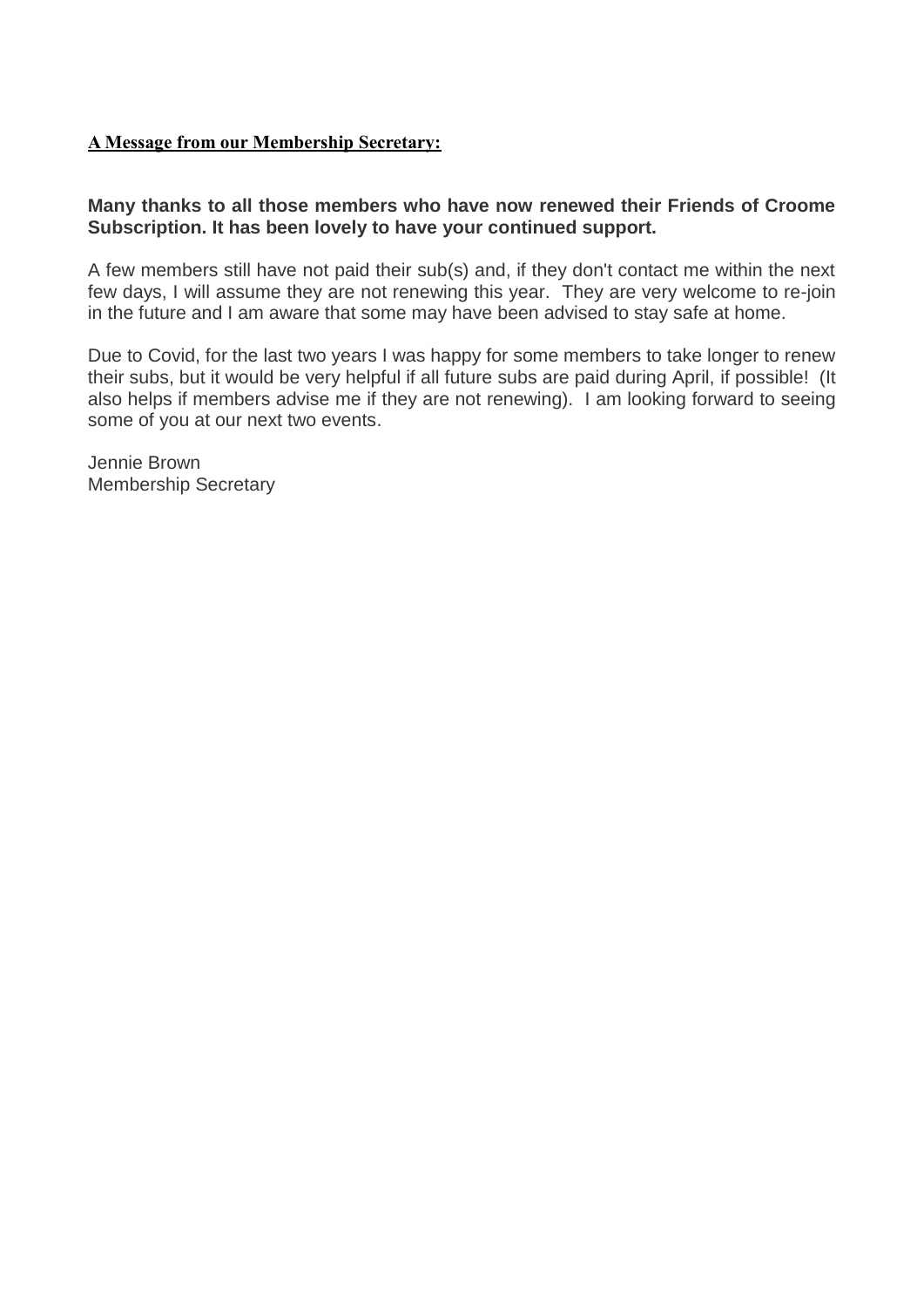# **Events List**

#### \_\_\_\_\_\_\_\_\_\_\_\_\_\_\_\_\_\_\_\_\_\_\_\_\_\_\_\_\_\_\_\_\_\_\_\_\_\_\_\_\_\_\_\_\_\_\_\_\_\_\_\_\_\_\_\_\_\_\_\_\_\_\_\_\_\_\_\_\_\_\_\_\_\_\_\_\_\_\_\_\_\_\_\_ **Tuesday 21st June : Visit to Brunel's SS Great Britain, World's first great ocean liner** Cost £29.00 pp

Depart Croome 9.00am Depart Bristol 3.30pm

See Brunel's SS Great Britain, the ship that changed the world, "float" in dry dock, descend under the glass "sea" before stepping back in time in the Dockyard Museum and boarding the ship as Victorian passengers. The Harbourside Kitchen offers a wide range of drinks and refreshments. Browse in the gift shop which is situated in the Visitor Centre.

# **\*\* A few spaces only left for this event \*\***

# **Wednesday 6th July: Croome Walled Gardens Walk, Talk, Explore Buffet evening**

Cost: £20.00 pp

Arrive Walled Garden entrance at 6.30pm.

Parking attendants to advise parking on arrival at London Arch.

\_\_\_\_\_\_\_\_\_\_\_\_\_\_\_\_\_\_\_\_\_\_\_\_\_\_\_\_\_\_\_\_\_\_\_\_\_\_\_\_\_\_\_\_\_\_\_\_\_\_\_\_\_\_\_\_\_\_\_\_\_\_\_\_\_\_\_\_\_\_\_\_\_\_\_\_\_\_\_\_\_\_\_\_\_\_

Join us at the beautiful Croome Walled Gardens where we will enjoy a Walk and talk by Chris Cronin, followed by free flow wander through these beautiful gardens, enjoying the summer foliage and exploring the ongoing work that has been undertaken in the gardens. There will be a glass of wine and delicious buffet to enjoy with friends.

# \_\_\_\_\_\_\_\_\_\_\_\_\_\_\_\_\_\_\_\_\_\_\_\_\_\_\_\_\_\_\_\_\_\_\_\_\_\_\_\_\_\_\_\_\_\_\_\_\_\_\_\_\_\_\_\_\_\_\_\_\_\_\_\_\_\_\_\_\_\_\_\_\_\_\_\_\_\_\_\_\_\_\_\_\_\_ **Friday August 26th at 2pm: RAF Defford Walk and Talk by Nick Hubble, followed by Cream Tea in Sergeant's and Orderlies' Quarters building at 4pm**

Cost £7.50 pp

Join us for an update on what is going on at the RAF Defford Museum both now and what is planned for the future. We will take a walk over to The Rotunda where we can see where the Officers' Quarters were and imagine what it might have been like during the war while the radar was being tested and the new planes were landing at Defford Airfield. We will come back to the Sergeant's and Orderlies' Quarters for a cream tea, some chat and a Q and A with Nick.

Meet at Croome by RAF at 2.00pm

#### \_\_\_\_\_\_\_\_\_\_\_\_\_\_\_\_\_\_\_\_\_\_\_\_\_\_\_\_\_\_\_\_\_\_\_\_\_\_\_\_\_\_\_\_\_\_\_\_\_\_\_\_\_\_\_\_\_\_\_\_\_\_\_\_\_\_\_\_\_\_\_\_\_\_\_\_\_\_\_\_\_\_\_\_\_ **Wednesday 7th September Superbloom Jubilee visit to The Flowers at Tower of London** Cost £30.00 pp

Leave Croome at 8.30am Depart London at 4.00pm

Celebrate the Platinum Jubilee of Her Majesty The Queen at The Tower of London, where a spectacular, vibrant field of flowers will fill and transform the Tower's famous moat. From June to September over 20 million seeds will erupt into a dramatic floral display for visitors to enjoy. Wander along the weaving path among the flowers and enjoy specially commissioned soundscapes with sculptural elements to make you feel at home amongst the bees and butterflies.

### \_\_\_\_\_\_\_\_\_\_\_\_\_\_\_\_\_\_\_\_\_\_\_\_\_\_\_\_\_\_\_\_\_\_\_\_\_\_\_\_\_\_\_\_\_\_\_\_\_\_\_\_\_\_\_\_\_\_\_\_\_\_\_\_\_\_\_\_\_\_\_\_\_\_\_\_\_\_\_\_\_\_\_\_\_\_ **Monday 17th October: Visit Bletchley Park, once the top-secret home of WW2 Codebreakers**

Cost £33.00 pp

Leave Croome at 9.15am Depart Bletchley at 3.30pm

Bletchley Park is a vibrant heritage attraction, once the top-secret home of the WW2 codebreakers. Step back in time to learn about the extraordinary achievements of the women and men that worked there. A media tour with headphones, brings the stories of Bletchley to life, (bring your own headphones if preferred ). Lunch, cream teas, snacks are all on offer on site, or bring a picnic to enjoy in the plentiful outside space, so many different areas to explore whilst uncovering some surprising stories.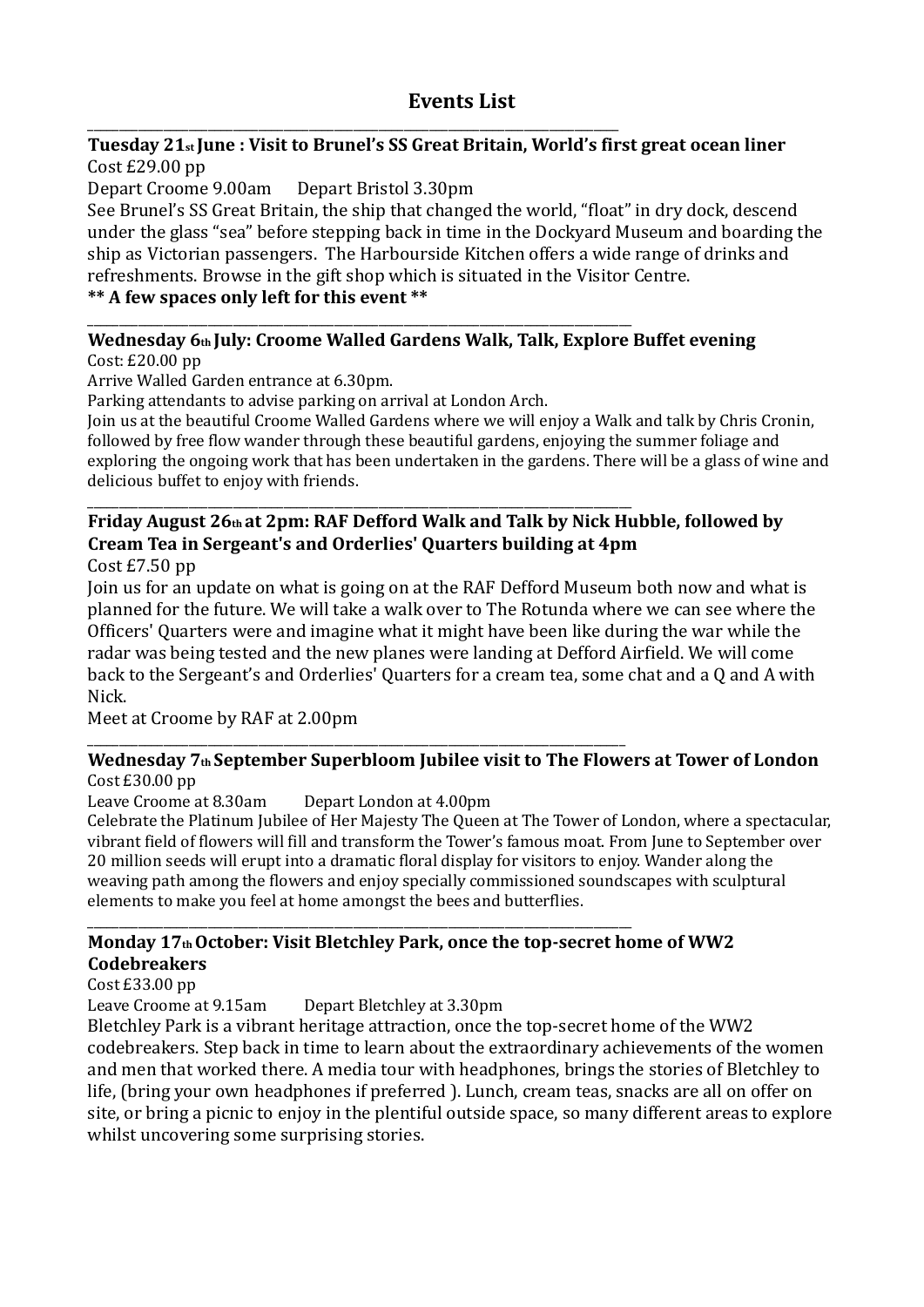#### **Tuesday 21st June: Visit to Brunel's SS Great Britain, World's first great ocean liner**

**Cheque payable to The Friends of Croome, Email address OR SAE and booking form to: Linda Nash, 62, Gardens Walk, Upton Upon Severn, Worcs WR8 0JE Please make your booking by 12th June. Please make sure that your cheques have no amandments**

**\_\_\_\_\_\_\_\_\_\_\_\_\_\_\_\_\_\_\_\_\_\_\_\_\_\_\_\_\_\_\_\_\_\_\_\_\_\_\_\_\_\_\_\_\_\_\_\_\_\_\_\_\_\_\_\_\_\_\_\_\_\_\_\_\_\_\_\_\_\_\_\_\_\_\_\_\_\_\_\_\_\_\_\_\_\_**

| Wednesday 6th July: Croome Walled Gardens Walk, Talk, Explore Buffet evening                                                                                               |  |  |  |  |
|----------------------------------------------------------------------------------------------------------------------------------------------------------------------------|--|--|--|--|
|                                                                                                                                                                            |  |  |  |  |
|                                                                                                                                                                            |  |  |  |  |
|                                                                                                                                                                            |  |  |  |  |
|                                                                                                                                                                            |  |  |  |  |
|                                                                                                                                                                            |  |  |  |  |
| Cheque payable to The Friends of Croome, Email address OR SAE and booking form to:                                                                                         |  |  |  |  |
| Linda Nash, 62, Gardens Walk, Upton Upon Severn, Worcs WR8 0JE_Please make vour<br>booking by 25 <sup>th</sup> June. Please make sure that your cheques have no amendments |  |  |  |  |

**\_\_\_\_\_\_\_\_\_\_\_\_\_\_\_\_\_\_\_\_\_\_\_\_\_\_\_\_\_\_\_\_\_\_\_\_\_\_\_\_\_\_\_\_\_\_\_\_\_\_\_\_\_\_\_\_\_\_\_\_\_\_\_\_\_\_\_\_\_\_\_\_\_\_\_\_**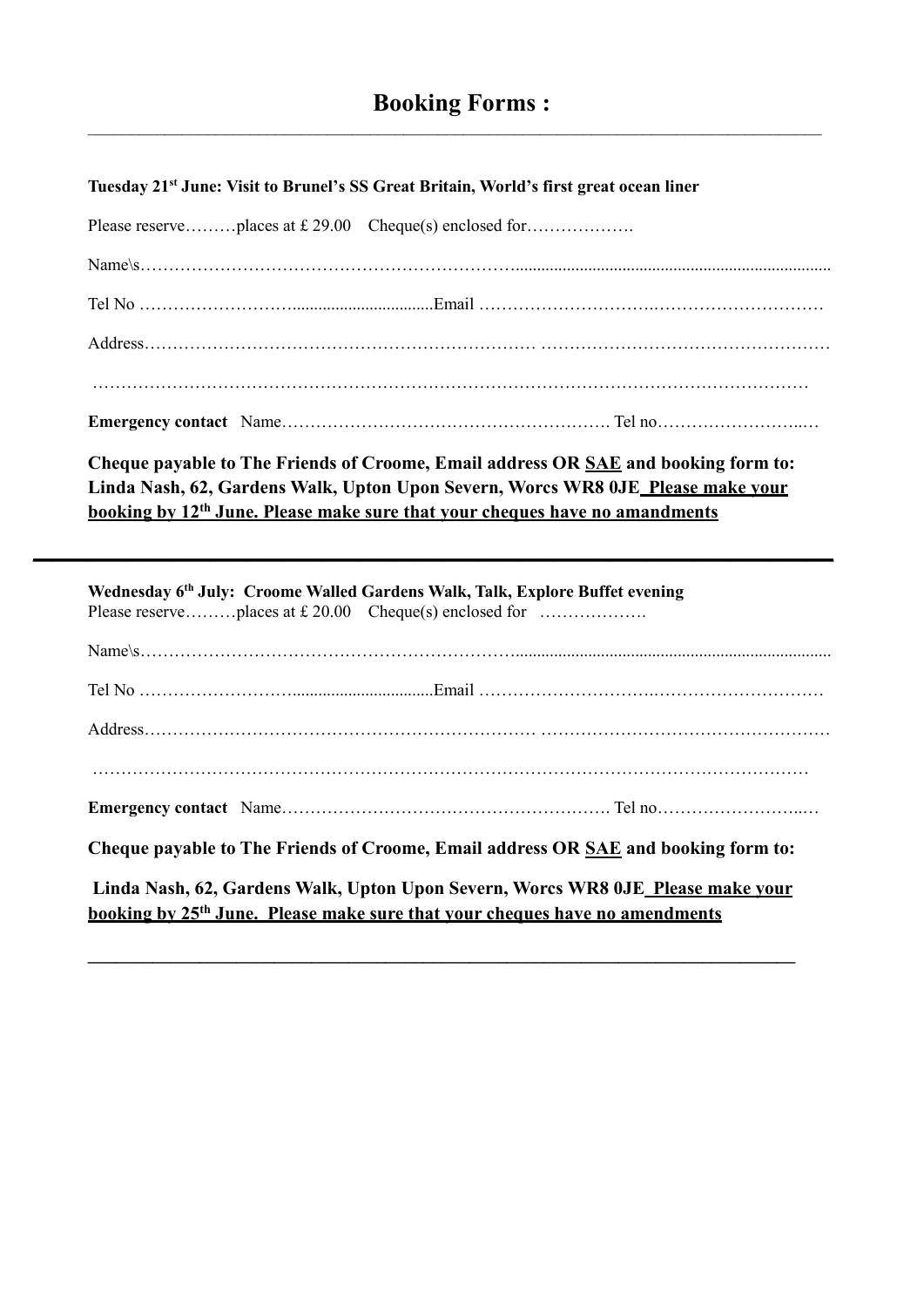## **Friday August 26th at 2pm: RAF Croome Walk and Talk by Nick Hubble, followed by Cream Tea in the Sergeant's and Orderlies' Quarters building**

|                   | Please reserveplaces at £7.50. Cheque(s) enclosed for                                               |
|-------------------|-----------------------------------------------------------------------------------------------------|
|                   |                                                                                                     |
|                   |                                                                                                     |
|                   |                                                                                                     |
|                   |                                                                                                     |
|                   |                                                                                                     |
|                   |                                                                                                     |
|                   | <b>Cheque payable to The Friends of Croome. Email address OR SAE and booking form to:</b>           |
|                   | Sue Lloyd, 29, Hillyiew Gardens, Ryall, Upton Upon Severn, Worcs WR8 0OJ                            |
|                   | <u>Please make vour booking by 12<sup>th</sup> August, NB Please make sure vour cheques have no</u> |
| <u>amendments</u> |                                                                                                     |
|                   |                                                                                                     |
|                   |                                                                                                     |

# **Wednesday 7th September Superbloom Jubilee visit to The Flowers at Tower of London**

| Please reserveplaces at £30.00 Cheque(s) enclosed for                                                                   |  |  |  |  |
|-------------------------------------------------------------------------------------------------------------------------|--|--|--|--|
|                                                                                                                         |  |  |  |  |
| <b>Tel</b>                                                                                                              |  |  |  |  |
|                                                                                                                         |  |  |  |  |
|                                                                                                                         |  |  |  |  |
| Cheque payable to The Friends of Croome, Email address OR SAE and booking form to:                                      |  |  |  |  |
| <b>Angela Conway, House 1, 14 Old Street, Upton Upon Severn, Worcs WR8 0HA</b>                                          |  |  |  |  |
| <u>Please make vour booking by 20<sup>th</sup> August. NB Please make sure vour cheques have no</u><br><u>amendment</u> |  |  |  |  |